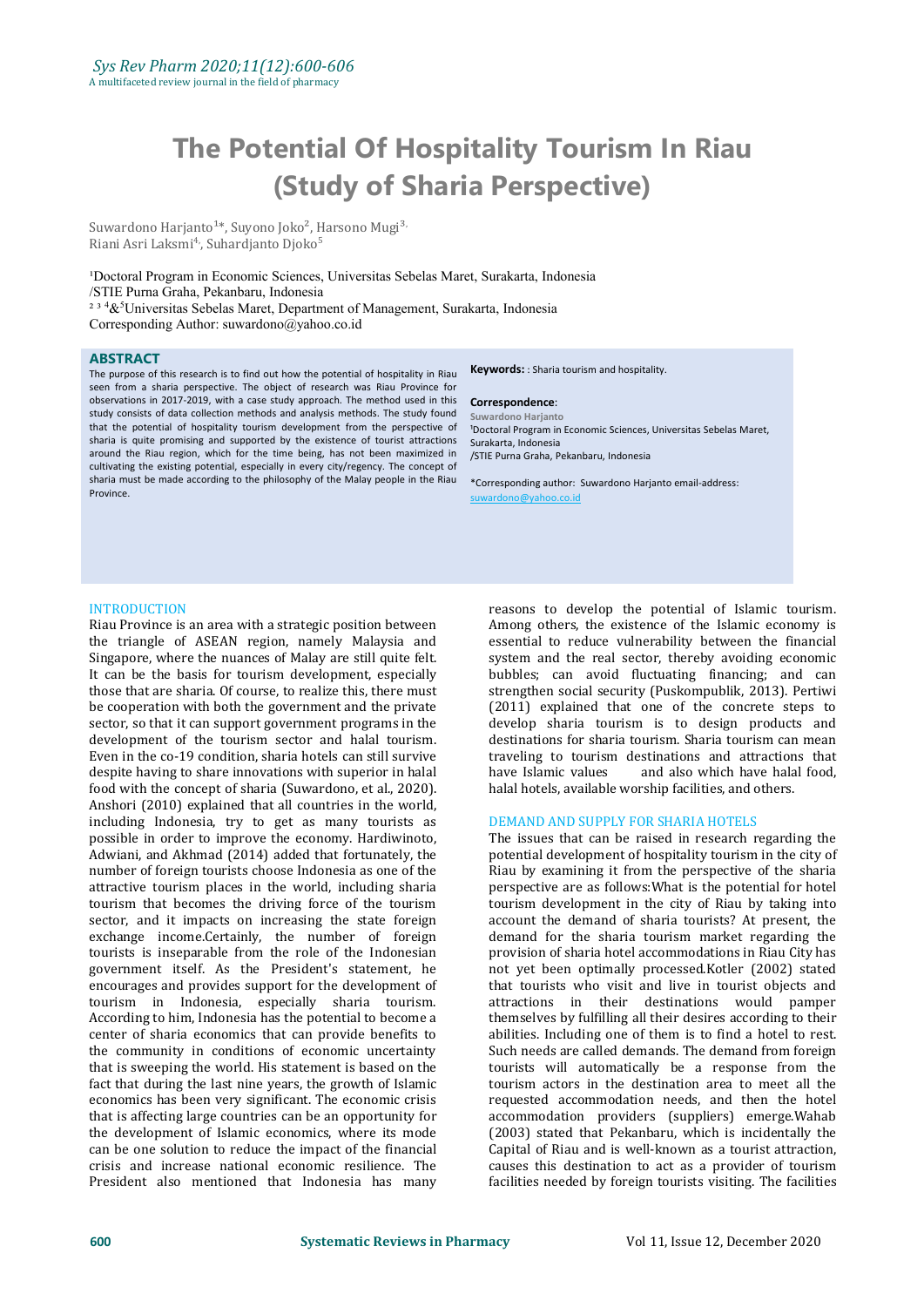# **(Study of Sharia Perspective)**

include sharia hotels that can attract both sharia and non sharia tourists to try international standard services. ICRA Indonesia (2012) explained that the demand for Islamic hotels could be made by estimating current and future market demand, which is carried out by analyzing various factors, for instance, overall economic growth, market-specific dynamics such as the ability to attract new investment (which involves business travel), or its popularity as a tourist destination (in this case, the number of sharia tourists).

# SHARIA TOURISM

Sharia tourism is a new tourist destination in the world today. United Nations World Tourism Organization (UNWTO) showed that foreign Muslim tourists contributed 126 billion US dollars in 2011. The number beats tourists from Germany, the United States, and China. According to Global Muslim Traveler data, Indonesian Muslim tourists are in the top 10 countries who do the most travel. However, Indonesia is not included in the 10 Muslim destinations (Saefudin, 2015). Ironically, Indonesia has not yet become a destination, and the majority of Muslim tourists are just consumers. The Ministry of Tourism and Creative Economy of the Republic of Indonesia has so far developed and promoted service businesses in the fields of hospitality, restaurants,

travel agents, and spas in 12 Islamic tourist destinations. The development was carried out in a number of cities, including Aceh, West Sumatra, Riau, Lampung, Banten, Jakarta, West Java, Central Java, Semarang, East Java, NTB, and South Sulawesi (Alamsyah, 2014).

# CHARACTERISTICS OF SHARIA TOURISM

According to Chookaew (2015), there are eight standard factors for measuring sharia tourism in terms of administration and management for all tourists, which can be a distinct characteristic. They are (1) Services to tourists that must be in accordance with overall Muslim principles; (2) Guides and staff must have discipline and respect Islamic principles; (3) All activities are arranged so that they do not conflict with Islamic principles; (4) Buildings must be in accordance with Islamic principles; (5) Restaurants must follow international halal service standards; (6) Transportation services must have a protection system security; (7) There are places provided for all Muslim tourists to do religious activities; and (8) Places to travel are not contrary to Islamic principles.The following is a framework that explains the flow of research, which is summarized based on the theoretical framework and previous research.



#### RESEARCH METHODS

The methodology comes from the word, method, which means the right way to do something, and logos, which means science or knowledge (Indrintoro, 2002). Thus, research methodology is an assessment in studying the rules in research. The method in this study consisted of data collection methods and analysis methods. Data collection methods were divided into two methods, namely primary data collection and secondary data. Primary data collection aimed to obtain data directly from field observations so that researchers could determine the condition of the research object. Meanwhile, secondary data collection was done by

# researchers to obtain secondary data needed for completeness of analysis in research.

#### RESEARCH DESIGN

As referred to Johannes, Ruslin, and Eddi (2012), this research is generally field research with case studies that used descriptive designs or was designed by describing data, identifying the situation and phenomena of problems that existed in the sharia tourism accommodation system in Riau that specifically addressed the potential for the development of sharia hotels in the region.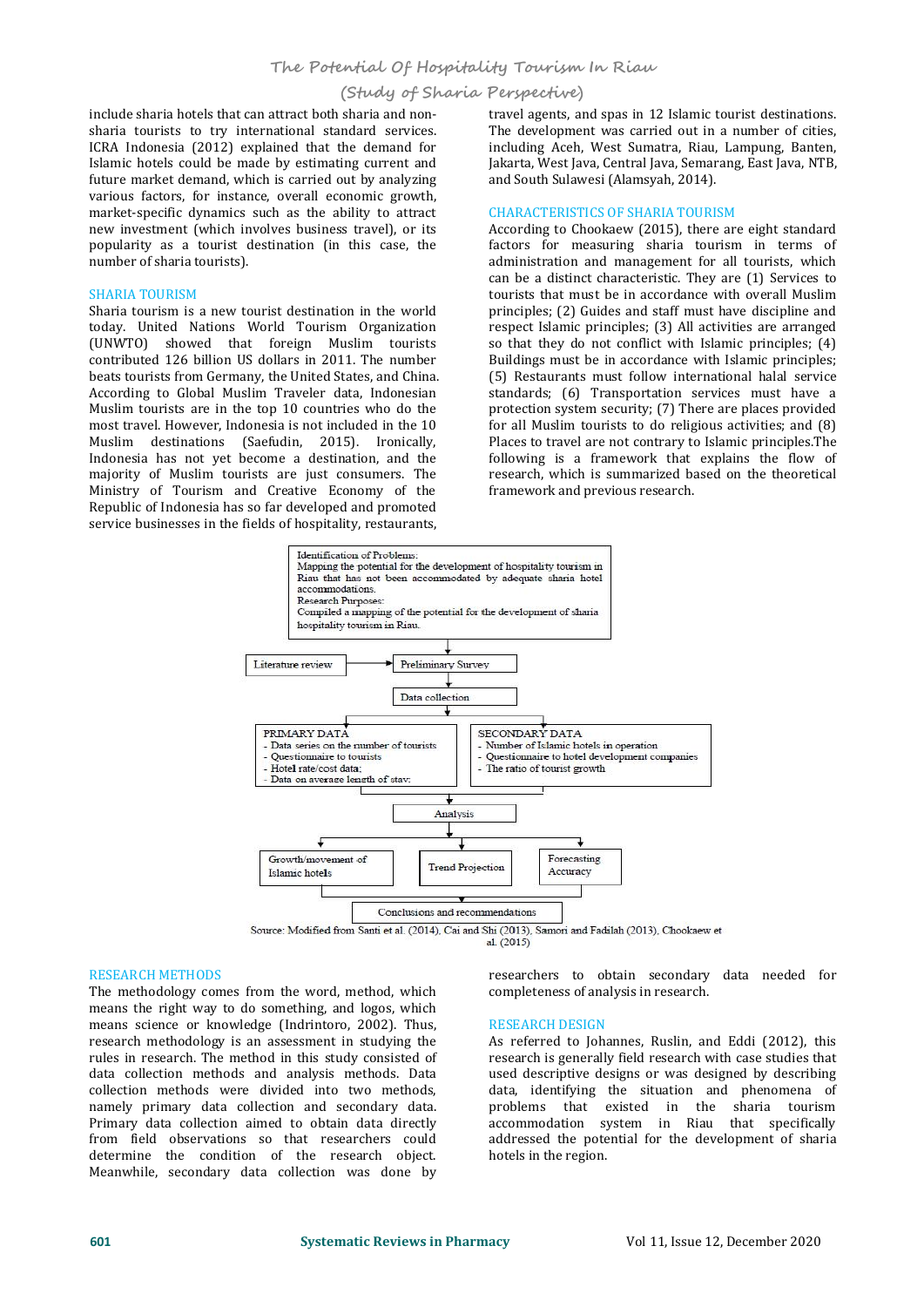$\mathbf{S}$ 

# DISCUSSION

Magnet tourist destinations in Riau are still a tourist attraction. Not only from local, foreign tourists also make several Riau tourist destinations as a vacation choice. This appreciation can be seen from the calculation of the number of foreign tourist arrivals in 2018 to Riau Province jumped up 30 percent, namely 146,935 foreign<br>tourists. This figure tourists. exceeded the achievements of the previous two years. In 2016, there were 66,130 people, and in 2017, it reached 91,484 foreign tourists. It was from the recapitulation of data on

|              |                       | <b>Average Length of Stay of Guests</b><br>(Days) | April was 301, May was                                         |
|--------------|-----------------------|---------------------------------------------------|----------------------------------------------------------------|
| <b>Bulan</b> | <b>Foreign guests</b> | <b>Domestic guests</b>                            | 349, June was 1,044, July<br>was 433, August was 383,          |
|              | 2018                  | 2018                                              | September<br>236.<br>was                                       |
| January      | 13017                 | 109849                                            | October<br>234,<br>was                                         |
| February     | 13 091                | 101959                                            | November<br>319,<br>was<br>December was 521 people,            |
| March        | 13484                 | 116 613                                           | with a total of 5,225 foreign                                  |
| April        | 13049                 | 121642                                            | tourists. Besides, through                                     |
| May          | 12891                 | 102 803                                           | the port of Meranti Islands<br>Regency, January recorded       |
| June         | 12535                 | 115847                                            | 34, 168 in February, 91 in                                     |
| July         | 13 3 2 2              | 122 434                                           | March, 61 on April, 36 in<br>May, $353$ in June, $47$ in July, |
| August       | 14 2 8 5              | 119 199                                           | 113 in August, 45 in                                           |
| September    | 13519                 | 128 716                                           | September, 53 in October,<br>77 in November, 84 in             |
| October      | 13844                 | 129 996                                           | December, and the total                                        |
| November     | 13710                 | 123 134                                           | reached 1,162 people. "The<br>total number of foreign          |
| December     | 13740                 | 132 360                                           | tourists visiting Riau in<br>2018 reached 146935               |

foreign tourist visits compiled by the Riau Provincial Tourism Office, starting from January 1 to December 31, 2018.Based on the main entrance, namely the Sultan Syarif Kasim (SSK) II Riau international airport, there were 127,639 people, 12,909 people from the port of Dumai City, 5,225 from Bengkalis Regency, and Kepulauan Meranti Regency was 1,162 people. The total reached 146,935 tourists. Head of the Riau Tourism Office, Fahmizal Usman, explained the number of foreign tourists entering through the main gate of the SSK II airport.In January there were 12,511, February of 9,847, March of 12,052, April of 10,068, May of 9,262, June of 12,714, July of 10,983, August of 9,768, September of 9,260, October of 9,558, November of 11,996, December of 9,620, and the total number was 127,639 foreign tourists.Then, from the entrance of the port of Dumai City, January was 765, February was 1,122, March was 968, April was 720, May was 560, June was 3,107, July was 684,<br>August was 1,461, September was 801, October was 544, AVERAGE LENGTH OF STAY August was 1,461, September was 801, October was 544, November was 716, December was 1,461, totaling 12,909 visitors. Furthermore, from Bengkalis port, in January, it was recorded 524, February was 532, March was 349,

foreign tourists. There was a significant increase of around 30 percent compared to the previous year," Fahmizal Usman explained. Further, it was said that this number exceeded the target of Riau's Regional Medium- Term Development Plan (RPJMD) of 79 thousand people. In 2017, the number of foreign tourists visiting Riau was recorded 91,484, with a target of RPJMD 54,388. Then, the number of domestic tourist movements in Riau Province was based on the recapitulation of tourist visit data from the regency/city tourism office throughout Riau Province. Starting from January, there were 545,096, February was 453,031, March was 454,833, April was 506,210, May was 489,505, June was 643,147, July was 666,396, August was 501,662, September was 1,031,836, October was 416,310, November was 413,724, December was 701,926, and the total number was 6,823,676 visitors (Fahmizal Head of Riau Tourism Office, 2019).

# AVERAGE LENGTH OF STAY

In 2018, the number of attractions/recreational parks in Riau was listed as follows:

# **Average Length of Stay**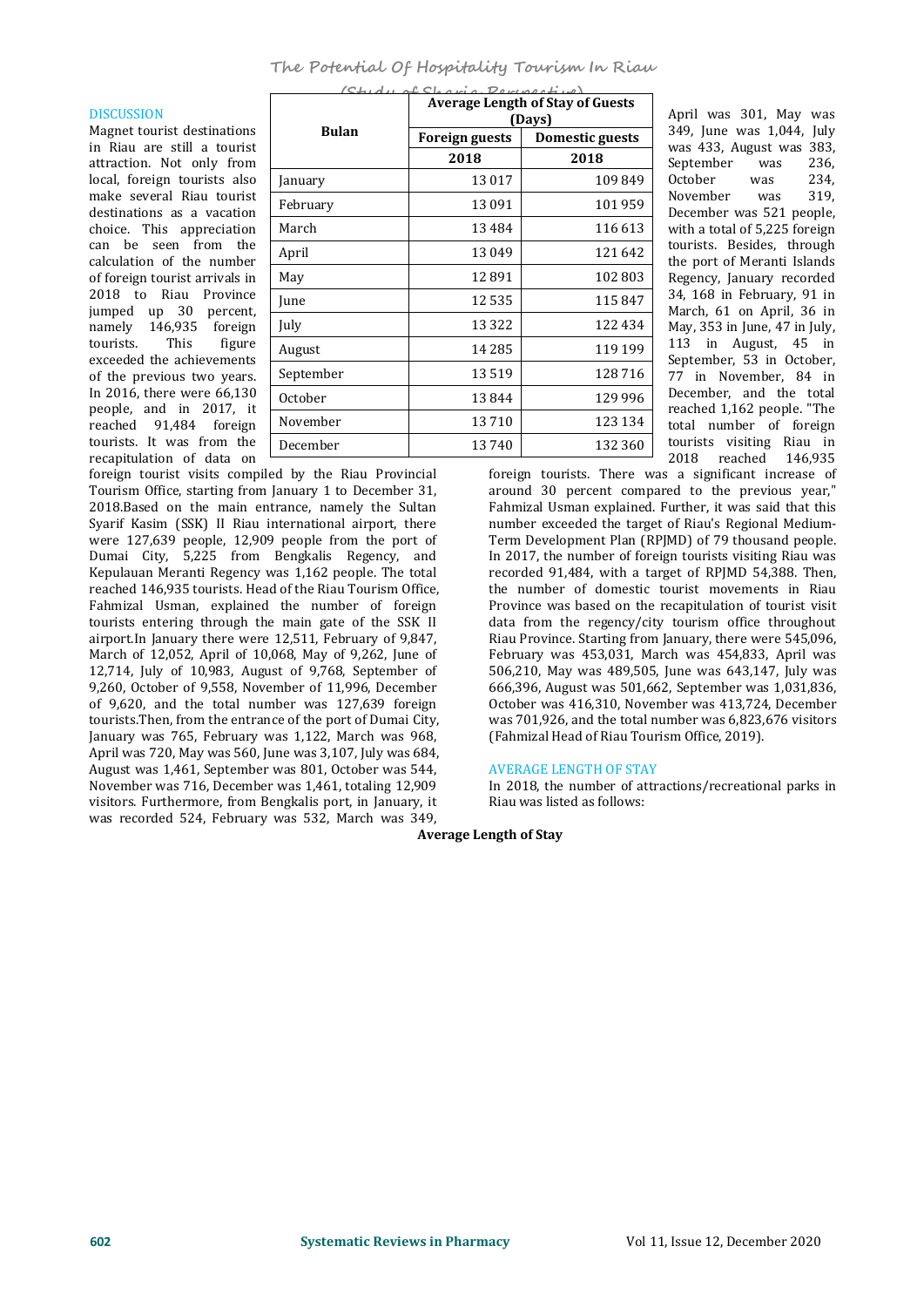# **The Potential Of Hospitality Tourism In Riau**

In total, both foreign and domestic tourists, on January average, hotel stays in  $\begin{array}{|l|c|c|c|c|}\n\hline\n2018, & \text{experienced} & a & \text{February} \\
\hline\n\end{array}$ 2018, experienced a<br>special increase for increase for  $\sqrt{\frac{M^2}{M}}$ domestic tourists by 20%.  $\frac{Mat}{\text{April}}$ 

FROM THE SHARIA FROM THE SHARIA PERSPECTIVE ASPECT IN<br>RIAU

# *PROMOTION INFORMATION*

Where there is demand,<br>there must be an offer.  $\begin{array}{|l|} \hline \text{October} \\ \hline \text{The most important} \\ \hline \end{array}$ important supply element regarding the potential for tourism

development in Riau that examines in terms of the perspective of sharia is Promotion Information. This discussion focuses on respondents' responses in order to react whether they come to sharia objects related to random<br>**Promotion Information** 

Iuly

**(Study of Sharia Perspective)** Source: BPS of Riau Province (processed)<br>total, both foreign and **Example 2018** 2018 2018 Province (processed) HOSPITALITY TOURISM May 144.66 promotions carried out by **2018 2018**  $\begin{array}{|c|c|c|c|c|}\n\hline\n\text{January} & 44.16 & 35.05 & \text{sharia hotel promotions,} \\
\hline\n\end{array}$  $\begin{array}{c|c|c|c|c|c} \hline \text{May} & 44.66 & 32.67 & \text{nensy features,} \\ \hline \text{random} & \text{choices.} & \text{In} \\ \hline \end{array}$  $\frac{30.33}{\text{connection}}$  with this July  $47.83$   $39.62$  promotion information as<br>many as 20 people (20%) August 48.02 48.02 34.96 chose the government September  $\vert$  48.83  $\vert$  38.68 promotion, the promotion  $\begin{array}{|c|c|c|c|c|c|}\n \hline\n \text{October} & & 48.61 & & 37.54 & \text{answered by 8 people}\n \end{array}$ November  $\vert$  52.39  $\vert$  37.21 (8%), the promotion of Month Starred Hotels **Percentage Rate of Room Occupancy (Percent) Non-star** hotel February  $49.74$   $39.27$  travel agency March  $50.5$   $50.5$   $37.13$   $50.15$   $50.5$ April  $54.64$   $38.01$  reference December | 52.46 39.84

government promotions, travel agency tours,<br>promotion of private promotion<br>tourist attractions,<br>from reference from<br>friends/relatives. or friends/relatives, or<br>random choices. In promotion information as of sharia hotels was the travel agency/travel agency was answered by

50 people (50%), and the promotion of private tourist attractions was stated by 3 people (3%), reference from friends/relatives was stated by 16 people (16%), and random choices were answered by 1 person (1%).

| No. | Promotion Information                         | Respondents | Percent |
|-----|-----------------------------------------------|-------------|---------|
| 1.  | Government Promotion                          | 20          | 20      |
| 2.  | Promotion of Sharia Hotels                    | 8           | 8       |
| 3.  | Promotion of Travel Agencies / Tourist Travel | 50          | 50      |
| 4.  | Promotion of Private Tourist Attractions      | 5           | 5       |
| 5.  | Friends / relatives reference                 | 16          | 16      |
| 6.  | Random Choice                                 |             |         |

### THE NUMBER OF AVAILABLE ROOMS

The assessment of this variable took data from BPS Riau in the book "*Riau dalam angka* (Riau in numbers)", which

Source: Results of Analysis, 2019 THE NUMBER OF AVAILABLE ROOMS<br>The results of the study are presented in the following<br>in the book "Riau dalam angka (Riau in numbers)", which<br>can be downloaded from the official website of BPS Riau. Hotel Type and Month, 2 table per 2018: Percentage Rate of Occupancy of Hotel Rooms and Other Accommodations in Riau Province by Hotel Type and Month, 2018.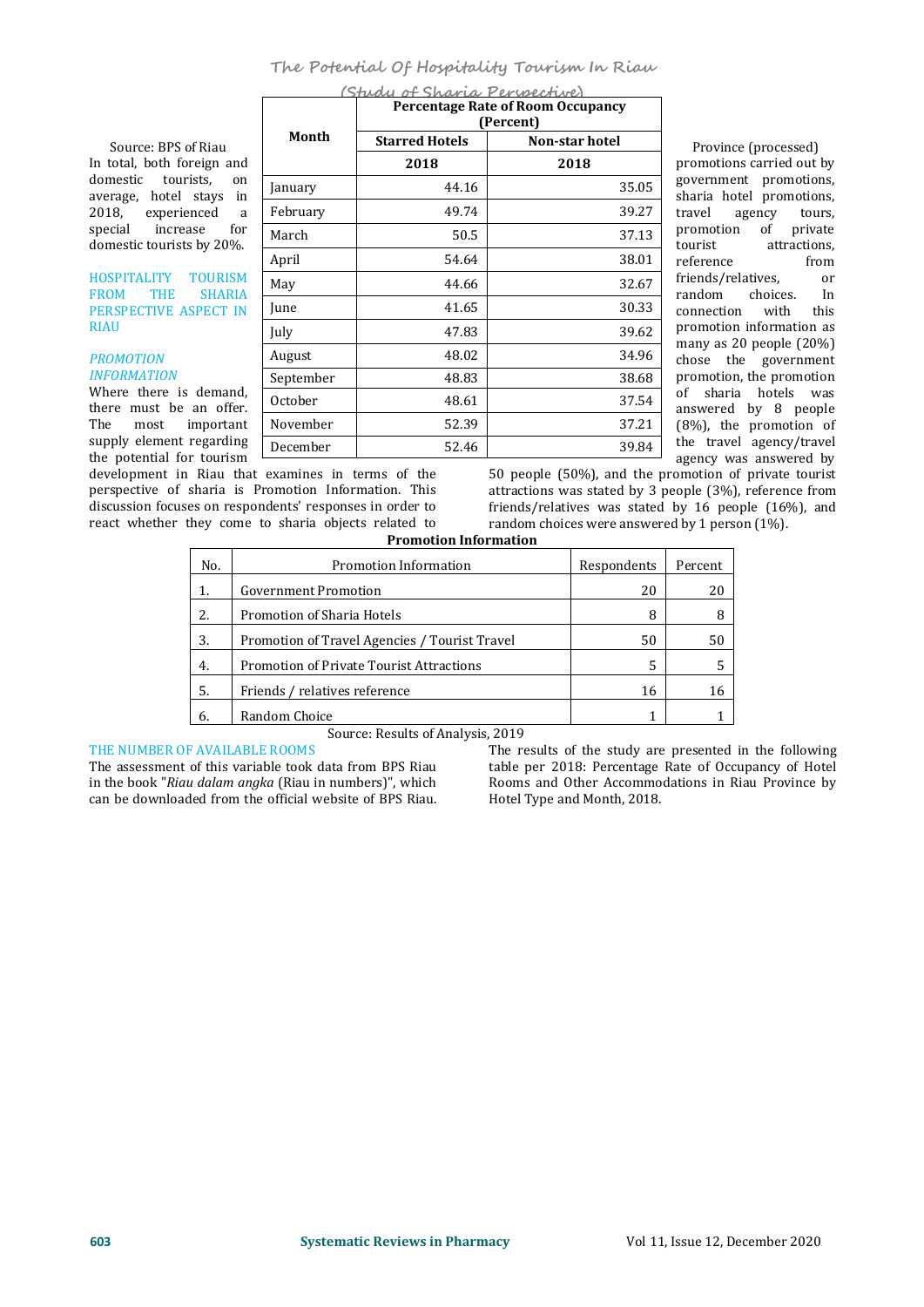# **(Study of Sharia Perspective)**

Source: BPS of Riau Province (processed)

In total, both foreign and domestic tourists for the room<br>
occupancy rate, in 2018, it experienced fluctuations but ROOM ACCOMMODATION IN RIAU occupancy rate, in 2018, it experienced fluctuations but continued to increase from January to December for star hotels, from 44.16% to 52.46%. Meanwhile, for non-star hotels, it was from 35.05% to 39.84%. occupancy rate, in 2018, it experienced fluctuations but<br>
continued to increase from January to December for star<br>
hotels, from 44.16% to 52.46%. Meanwhile, for non-star<br>
hotels, i<u>t was from 35.05% to 39.84%.<br>
Province by</u>

Number of Accommodations, Rooms, and Beds Available at Non-Star Hotels and Other Accommodations in Riau Province by Regency/City, 2017–2019

|                                         |      |                                             | 2017                                              |      | 2018                                                                        |                     |         | 2019                                          |      |      |                                                        |
|-----------------------------------------|------|---------------------------------------------|---------------------------------------------------|------|-----------------------------------------------------------------------------|---------------------|---------|-----------------------------------------------|------|------|--------------------------------------------------------|
|                                         |      |                                             | Number of Non-Star<br><b>Hotel Accommodations</b> |      | Number of Non-Star<br>Hotel Accommodations                                  |                     |         | Number of Non-Star<br>Hotel<br>Accommodations |      |      |                                                        |
| Regenc<br>y/City                        | Bed  | Acc<br>om<br>mod<br>atio<br>$\mathbf n$     | Room                                              | Bed  | Ac<br>$_{\rm co}$<br>m<br>m<br>$\mathbf 0$<br>da<br>ti<br>$\mathbf{o}$<br>n | Room                | Bed     | Accommod<br>ation                             | Room |      | $\, {\bf B}$<br>$\mathsf{e}% _{t}\left( t\right)$<br>d |
| Kuanta<br>$\mathbf n$<br>Singing<br>i   | 734  | 2<br>$\mathbf{0}$                           | 341                                               | 598  | $\overline{c}$<br>$\overline{0}$                                            | 351                 | 660     | 22                                            |      | 395  | 6<br>8                                                 |
| Indragi<br>ri Hulu                      | 1230 | 3<br>$\overline{7}$                         | 698                                               | 1264 | 3<br>8                                                                      | 692                 | 1258    | 36                                            |      | 650  | $\mathbf{1}$<br>$\overline{7}$<br>$\overline{4}$       |
| Indragi<br>ri Hilir                     | 1422 | $\boldsymbol{7}$<br>6                       | 1189                                              | 1635 | 6<br>9                                                                      | $\mathbf{1}$<br>101 | 1559    | 85                                            |      | 1293 | $\boldsymbol{7}$<br>$\mathbf{1}$<br>$\boldsymbol{0}$   |
| Pelala<br>wan                           | 548  | $\mathbf{1}$<br>9                           | 401                                               | 611  | $\begin{smallmatrix}1\\8\end{smallmatrix}$                                  | 396                 | 606     | 18                                            |      | 396  | $\boldsymbol{0}$<br>6                                  |
| Siak                                    | 895  | $\mathbf{1}$<br>$\overline{7}$              | 518                                               | 905  | $\mathbf{1}$<br>6                                                           | 503                 | 890     | 16                                            |      | 536  | $\overline{4}$<br>9                                    |
| Kampa<br>$\mathbf r$                    | 314  | $\mathbf{1}$<br>$\boldsymbol{0}$            | 188                                               | 326  | $\mathbf{1}$<br>$\overline{2}$                                              | 189                 | 327     | 9                                             |      | 177  | $\boldsymbol{0}$<br>$\mathbf{1}$                       |
| Rokan<br>Hulu                           | 1018 | $\frac{2}{3}$                               | 575                                               | 1027 | $\begin{array}{c} 2 \\ 5 \end{array}$                                       | 552                 | 942     | 25                                            |      | 534  | $\, 8$<br>4                                            |
| Bengka<br>$\,\mathrm{lis}$              | 1718 | 4<br>3                                      | 912                                               | 1493 | 4<br>$\overline{c}$                                                         | 925                 | 1516    | 38                                            |      | 831  | $\sqrt{3}$<br>$\boldsymbol{6}$<br>$\sqrt{2}$           |
| Rokan<br>Hilir                          | 1044 | $\overline{\mathbf{4}}$<br>$\boldsymbol{0}$ | 1184                                              | 1596 | 4<br>$\boldsymbol{0}$                                                       | $\mathbf{1}$<br>135 | 1419    | $40\,$                                        |      | 1067 | 5<br>$\sqrt{3}$<br>$\overline{7}$                      |
| Kepula<br>uan<br>Merant<br>$\mathbf{i}$ | 485  | $\mathbf 1$<br>9                            | 419                                               | 601  | $\mathbf{1}$<br>8                                                           | 389                 | 561     | 16                                            |      | 357  | $\boldsymbol{0}$<br>6                                  |
| Pekanb<br>aru                           | 3622 | $\begin{array}{c} 7 \\ 5 \end{array}$       | 2772                                              | 3835 | 8<br>$\overline{c}$                                                         | 2<br>917            | 3 9 8 1 | 82                                            |      | 2413 | $\mathbf{3}$<br>$\boldsymbol{4}$<br>$6 \mid$           |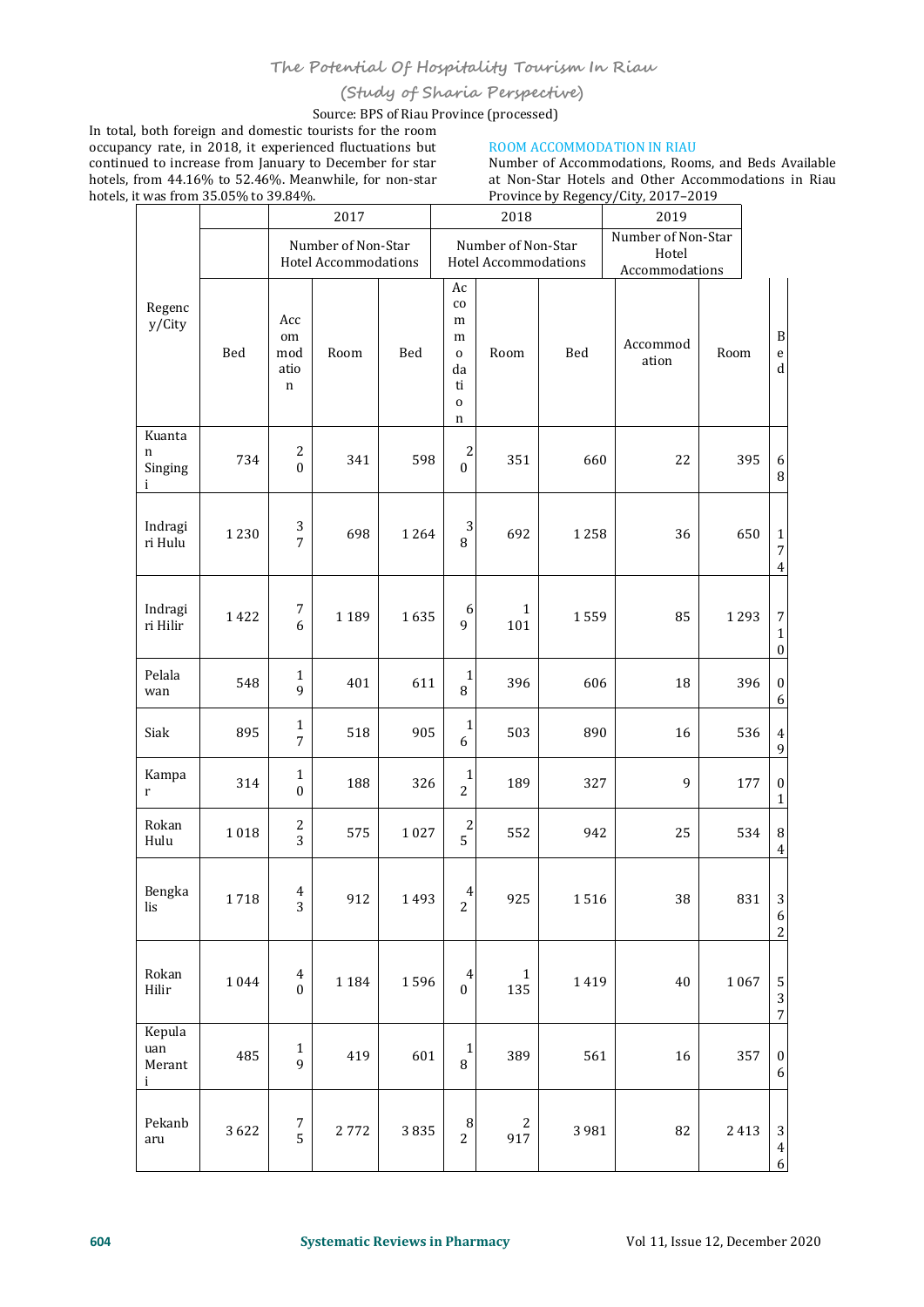**The Potential Of Hospitality Tourism In Riau (Study of Sharia Perspective)**

| Dumai | 1019      | C.<br>∠<br>$\overline{ }$ | $\sim$<br>1227 | $\tilde{\phantom{a}}$<br>1845 | 2<br>8      | . .<br>718 | $\sim$ $\sim$<br>1091 | 26  | 682  | $\bf{0}$<br>4<br>8                         |
|-------|-----------|---------------------------|----------------|-------------------------------|-------------|------------|-----------------------|-----|------|--------------------------------------------|
| RIAU  | 14<br>049 | 4<br>06                   | 10<br>424      | 15<br>736                     | 4<br>0<br>8 | 9<br>868   | 14810                 | 413 | 9331 | 4<br>$\blacktriangleleft$<br><b>T</b><br>9 |

Overall, from the data above, the number of Mumber of Accommodations, Rooms, and Beds Available accommodations, rooms, and beds available at non-star at Star Hotels in Riau Province by Regency/City, 2017accommodations, rooms, and beds available at non-star at Standard at Standard at Standard at Standard at Standard at Standard at Standard at Standard at Standard at Standard at Standard at Standard at Standard at Standard hotels and other accommodations from 2017-2019 has increased, where 2018 was the highest. Overall, from the data above, the number of Number of Accommodations, Rooms, and Beds Available accommodations, rooms, and beds available at non-star at Star Hotels in Riau Province by Regency/City, 2017-<br>hotels and other

Source: BPS of Riau Province (processed)<br>
e number of Number of Accommodations, Rooms, and Beds Available

|                         |                       | 2017                                                 |                |                                                      | 2018           |                | 2019                                                 |          |                |  |
|-------------------------|-----------------------|------------------------------------------------------|----------------|------------------------------------------------------|----------------|----------------|------------------------------------------------------|----------|----------------|--|
|                         |                       | <b>Number of Star Hotel</b><br><b>Accommodations</b> |                | <b>Number of Star Hotel</b><br><b>Accommodations</b> |                |                | <b>Number of Star Hotel</b><br><b>Accommodations</b> |          |                |  |
| Regency/<br>City        | Accom<br>modati<br>on | Room                                                 | <b>Bed</b>     | Acc<br>om<br>mo<br>dat<br>ion                        | Room           | <b>Bed</b>     | Acco<br>mmo<br>datio<br>$\mathbf n$                  | Room     | <b>Bed</b>     |  |
| Kuantan<br>Singingi     | ÷                     | $\blacksquare$                                       | $\blacksquare$ | $\blacksquare$                                       | $\blacksquare$ | $\blacksquare$ | $\blacksquare$                                       |          |                |  |
| Indragiri<br>Hulu       | $\blacksquare$        | ۰                                                    | $\blacksquare$ | $\blacksquare$                                       | $\blacksquare$ | $\blacksquare$ | $\blacksquare$                                       |          | $\blacksquare$ |  |
| Indragiri<br>Hilir      | $\mathbf{1}$          | 36                                                   | 60             | $\mathbf{1}$                                         | 36             | 56             | $\mathbf{1}$                                         | 36       | 60             |  |
| Pelalawa<br>$\mathbf n$ | $\mathbf{1}$          | 109                                                  | 165            | $\mathbf{1}$                                         | 109            | 166            | $\mathbf{1}$                                         | 109      | 166            |  |
| Siak                    | 4                     | 185                                                  | 325            | 4                                                    | 185            | 325            | $\overline{4}$                                       | 185      | 325            |  |
| Kampar                  | 4                     | 343                                                  | 515            | 4                                                    | 343            | 515            | $\overline{4}$                                       | 343      | 515            |  |
| Rokan<br>Hulu           | $\mathbf{1}$          | 68                                                   | 109            | $\mathbf{1}$                                         | 68             | 109            | $\mathbf{1}$                                         | 68       | 109            |  |
| Bengkalis               | 4                     | 354                                                  | 495            | 5                                                    | 396            | 567            | 5                                                    | 361      | 502            |  |
| Rokan<br>Hilir          | 2                     | 100                                                  | 314            | 2                                                    | 100            | 314            | $\overline{2}$                                       | 168      | 314            |  |
| Kepulaua<br>n Meranti   | 3                     | 157                                                  | 235            | 3                                                    | 157            | 235            | 3                                                    | 157      | 235            |  |
| Pekanbar<br>u           | 63                    | 5987                                                 | 8398           | 6<br>6                                               | 6228           | 8728           | 63                                                   | 5<br>932 | 18<br>237      |  |
| Dumai                   | $\overline{7}$        | 501                                                  | 754            | 6                                                    | 479            | 684            | 6                                                    | 479      | 685            |  |
| <b>RIAU</b>             | 90                    | 7840                                                 | 11 370         | 9<br>$\overline{3}$                                  | 8 1 0 1        | 11<br>700      | 90                                                   | 7<br>838 | 21<br>148      |  |

Source: BPS of Riau Province (processed)

Overall, from the data above, the number of accommodations, rooms, and beds available at star hotels and other accommodations from 2017-2019 experienced a significant increase of around 95% for beds in star hotels.

# CONCLUSION

This research is intended to analyze the potential for the development of hospitality tourism through testing the *kepanasan* (overheated water), *cintateluk jering* island, supply-demand balance in the city of Riau. The results of *muara takus* temple, *datuk laksamana raja dilau* supply-demand balance in the city of Riau. The results of this study are expected to provide an accurate picture of the needs of sharia hotels for sharia tourists and sharia hotel development companies in providing an optimal number of rooms, in terms of the number of rooms sold

and the average length of stay. From the results of research conducted using primary and secondary data, it can be concluded that:In terms of demand component of Islamic hotels in the city of Riau, it experienced a pretty good increase, as a model for future development. Whereas, the total visits of domestic and foreign tourists to Riau also experienced a significant increase, where the places that caught the attention of visitors were *air* kepanasan (overheated water), cintateluk jering island, *sakai* traditional house, *tembulun berasap* waterfall, the tomb complex of the *Indragiri* kings, *Mayang* natural tourism park, Grand Mosque of*An-Nur*, Grand Mosque of